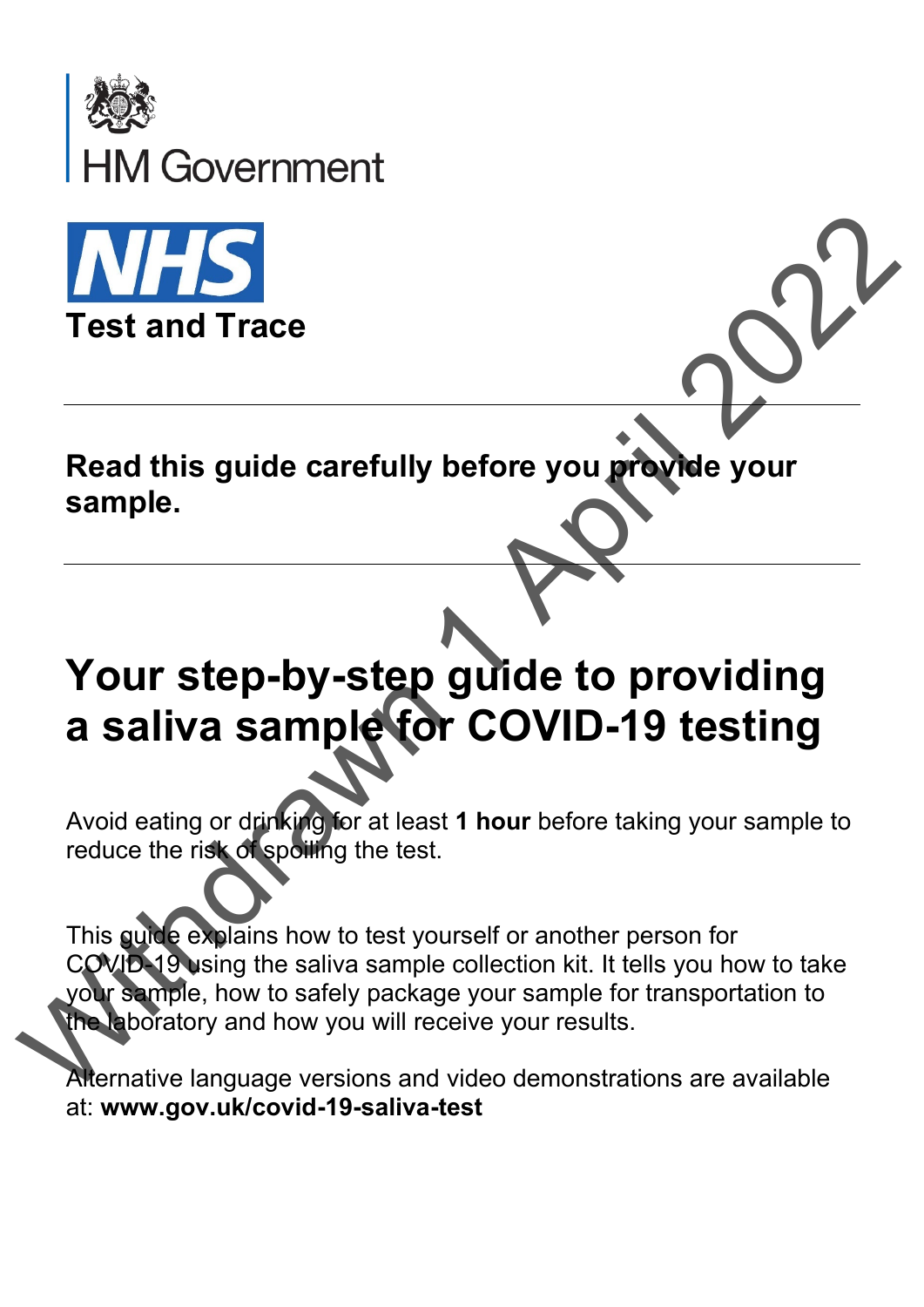## **What you need to do**

[Please note that in the standard print document there are images throughout. The text accompanying the images is self-explanatory and only the text has been transcribed into large print.]

### **Contents of this guide**

[Please note that page number references throughout refer to the standard print document only.] throughout. The text accompanying the images is self-explanatory<br>only the text has been transcribed into large print.]<br>
Contents of this guide<br>
[Please note that page number references throughout refer please<br>
standard pri

**Section 1**

**Title** Who this test is suitable for - **Page 3**

**Section 2**

**Title** Check kit contents - **Page 4**

**Section 3 Title** How to take your saliva sample - **Page 5**

**Section 4 Title** Register your sample - **Page 9**

**Section 5 Title** Getting your results - **Page 10**

**Section 6 Title** Help and contact details - **Page 11**

## **Intended use**

This saliva sample collection kit is to collect human saliva to test for COVID-19. The sample is tested in a laboratory using LAMP (loop-mediated isothermal amplification) technology.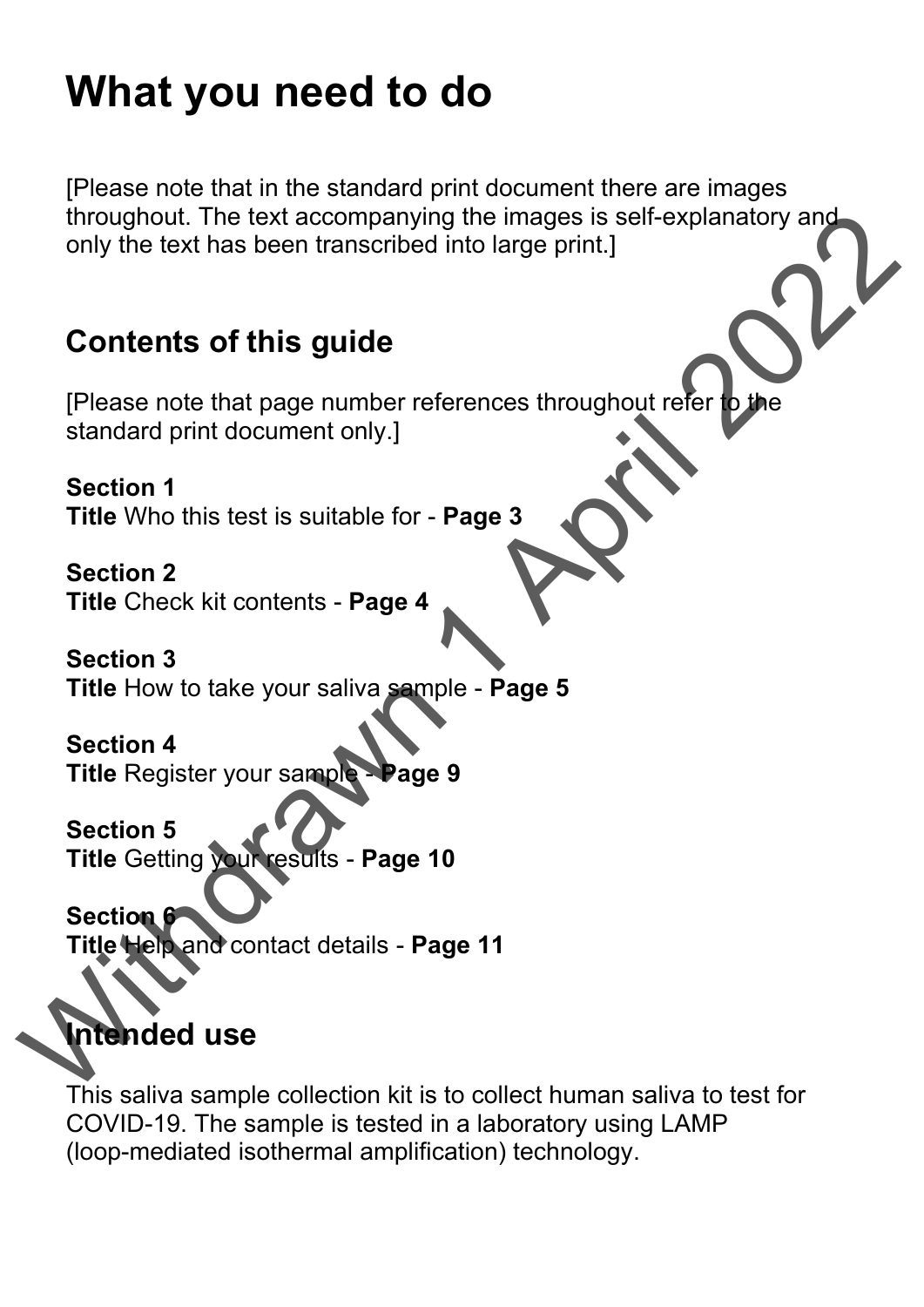## **1. Who this test is suitable for**

The LAMP saliva test is for people who do not have symptoms of COVID-19 (asymptomatic). It is suitable for:

#### **Adults aged 18+**

Self-sample, with assistance if needed.

#### **Adolescents aged 12 to 17**

Self-sample, with adult supervision if needed.

#### **Children under 11**

Sample must be provided with adult supervision.

## **WARNING**

**Keep out of reach of children. The kit contains small parts that may present a choking hazard.** COVID-19 (asymptomatic). It is suitable for:<br>
Adults aged 18+<br>
Self-sample, with assistance if needed.<br>
Adolescents aged 12 to 17<br>
Self-sample, with adult supervision if needed.<br>
Children under 11<br>
Sample must be provided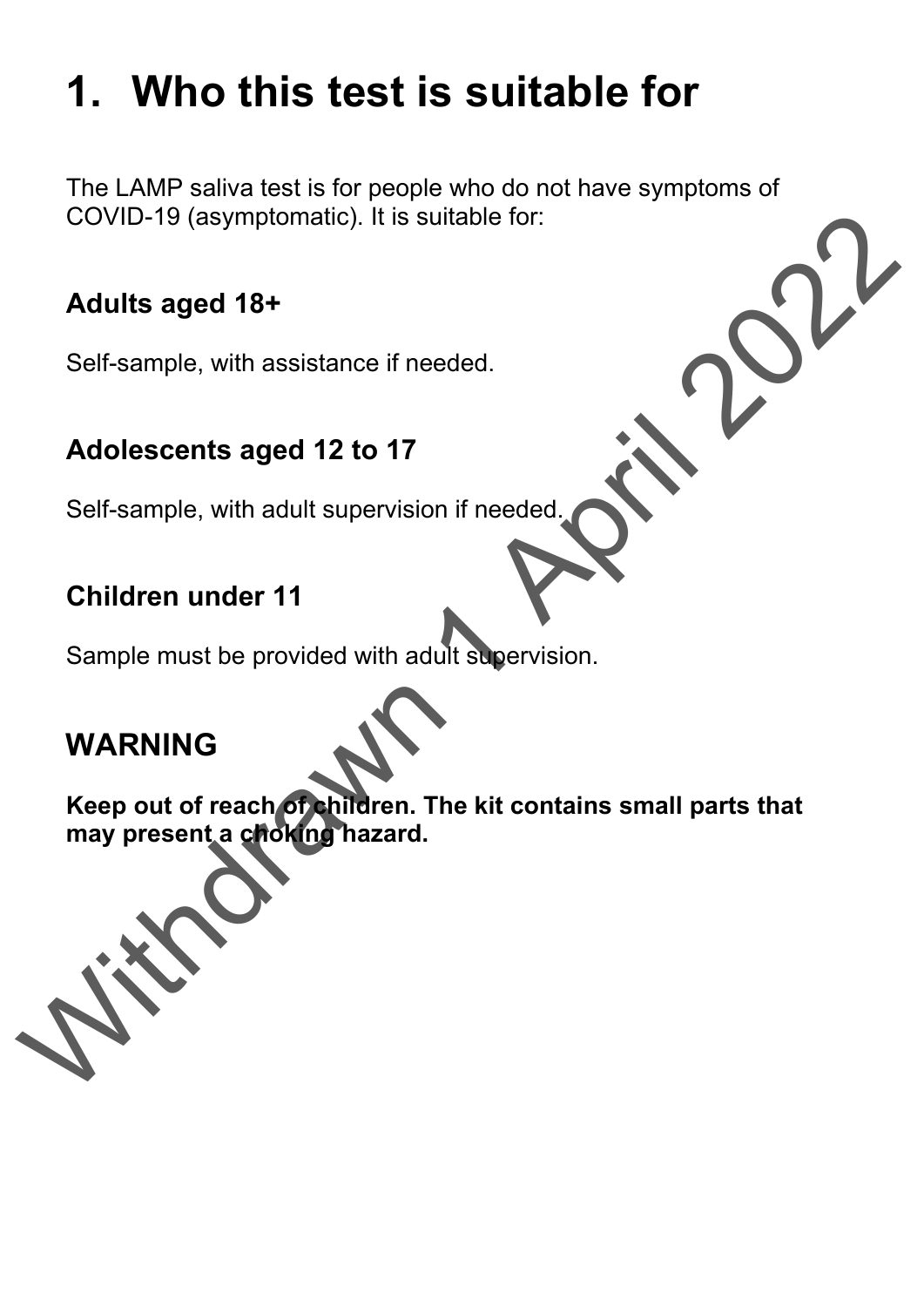# **2. Check kit contents**

## **In your test kit you should have:**

## **WARNING**

**Do not touch or remove the absorbent pad from the leakproof bag.**

- polygrip bag
- leakproof bag with absorbent pad
- plastic tube with lid
- spare test kit barcode

#### **You will also need:**

- a clean teaspoon for collecting your saliva
- soap, hot water, and a towel, or hand sanitiser

## **Advice**

## **What to do if something is damaged, broken or missing**

If you notice anything damaged, broken or missing, please do not use the test kit. You can give feedback by calling the customer contact centre. WARNING<br>
Do not touch or remove the absorbent pad from the leak wood bag.<br>
• polygrip bag<br>
• leakproof bag with absorbent pad<br>
• plastic tube with lid<br>
• spare test kit barcode<br>
• a clean teaspoon for a leading your saliva

Lines open every day, 7am to 11pm.

Call: **119** (free from mobiles and landlines). We offer support in 200 languages as well as British Sign Language.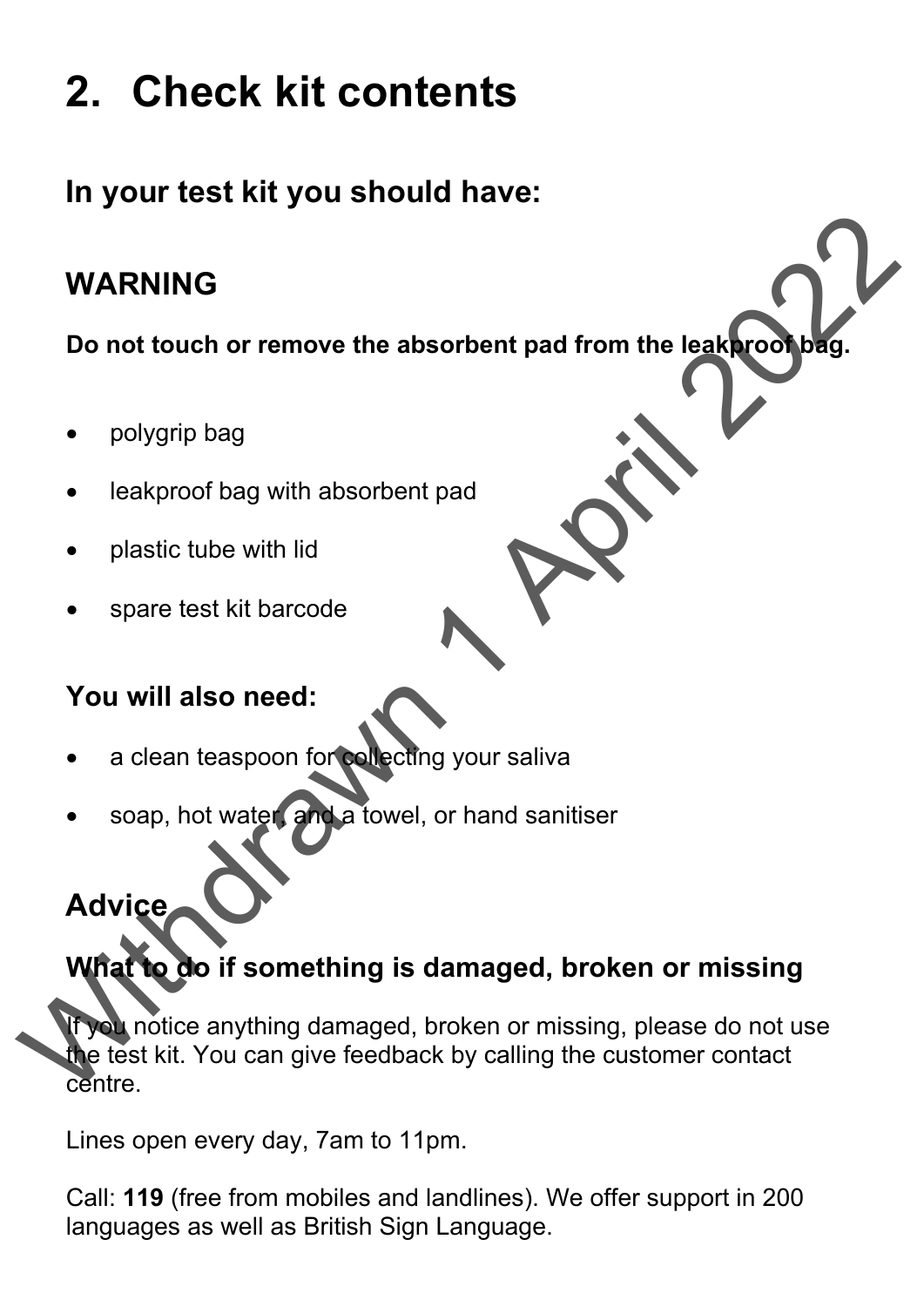## **3. How to take your saliva sample**

## **Important**

**One hour** before taking your sample:

- do not drink (including water)
- do not eat
- do not brush or floss your teeth, or use mouthwash
- **1.** Wash your hands with soap and hot water for **20 seconds**, then rinse and dry them, or use hand sanitiser.
- **2.** Clean and dry a surface and then place the test kit contents on it.
- **3.** Unscrew the lid of the tube. You will only need to submit one tube for each test.
- **4.** To help you create enough saliva for the test, imagine you are eating and move your mouth as if you are chewing. Thinking of your favourite foods can also help to create saliva.
- **5.** Tilt your head forward to allow your saliva to collect in the front of your mouth.

**6.** Release your saliva into a clean teaspoon. We need 2ml of saliva which is about half a teaspoon. If you can see blood or food on your teaspoon, do not use this sample, wash your teaspoon and take another sample. One hour before taking your sample:<br>
• do not drink (including water)<br>
• do not brush or floss your teeth, or use mouthweak<br>
1. Wash your hands with soap and hot water to be seconds, then<br>
rinse and dry them, or use hand s

- **7.** Carefully pour the saliva into the tube provided. The tube must be filled to the 2ml marker.
- **8.** Screw the lid back on to the tube making sure it fits properly.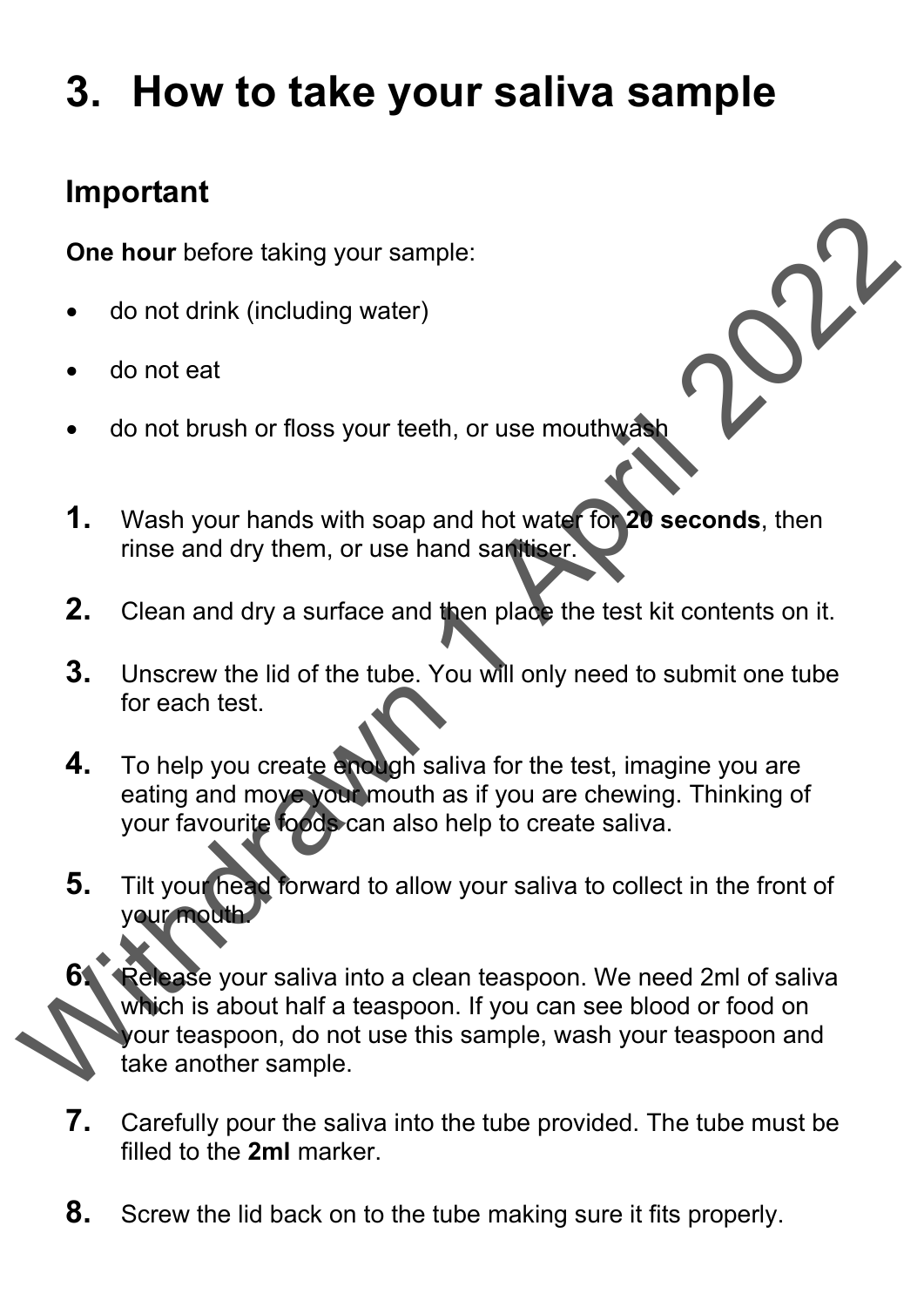- **9.** Place the tube inside the leakproof bag alongside the absorbent pad. Close the grip seal, so there is no air trapped inside. Do not touch the absorbent pad and do not remove it.
- **10.** Place the leakproof bag with the absorbent pad and tube containing your sample into the polygrip bag. Close the grip seal, so there is no air trapped inside.
- **11.** Wash your hands with soap and water for 20 seconds, then rin and dry them.

#### **Important**

After you have taken your sample, keep at room temperature (15 to 25ºC) away from direct sunlight and heat. Do not put your sample in a fridge or freezer. Containing your sample into the polygrip bag. Close the grip sear<br>
so there is no air trapped inside.<br>
11. Wash your hands with soap and water for 20 seconds. The grip sear<br>
and dry them.<br>
Important<br>
After you have taken y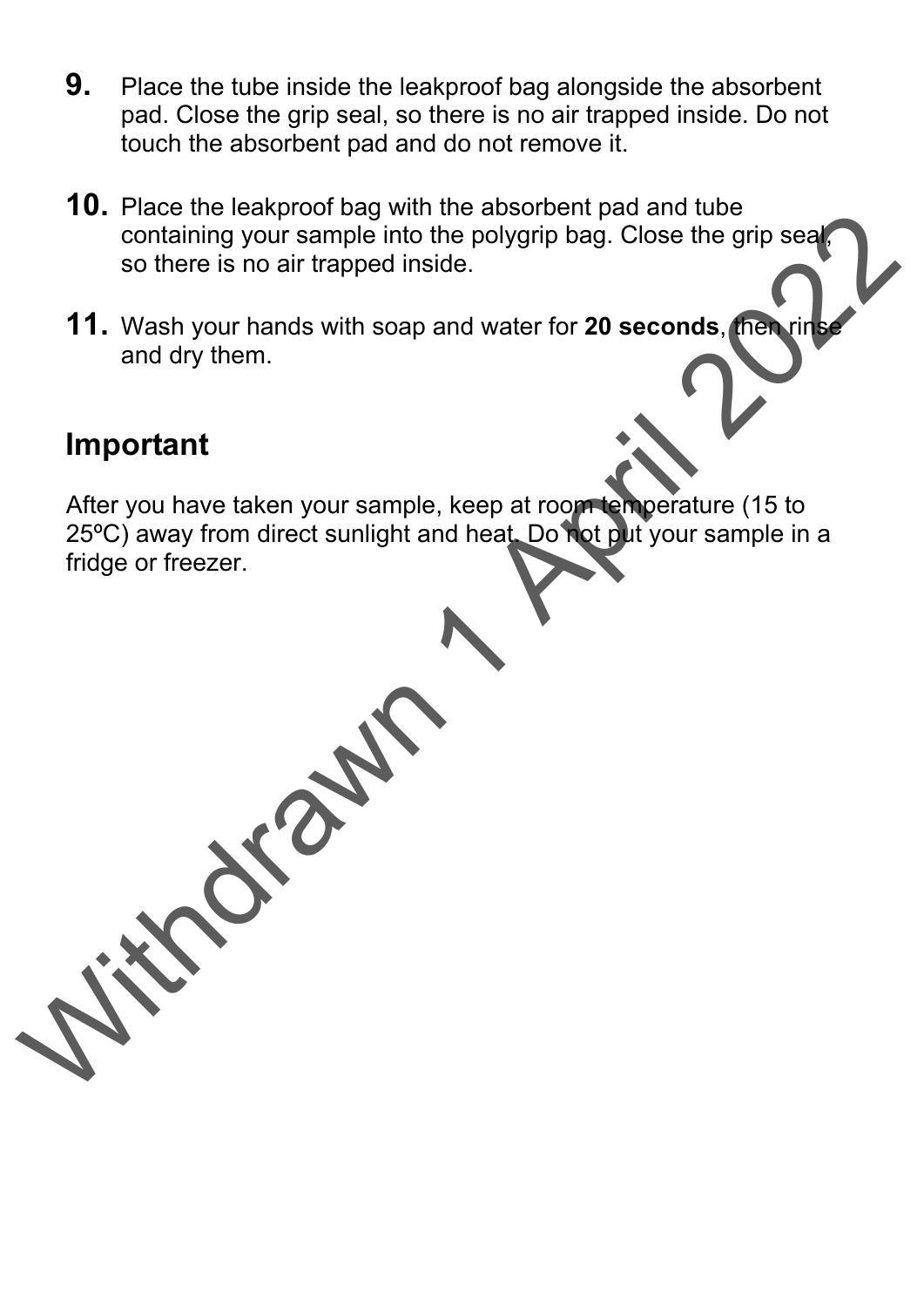## **4. Register your sample**

**12.** You need to register each sample to get your test result. If you are registering yourself, go online to **gov.uk/register-your-test**. You will need your test kit barcode number.

If your organisation is registering this sample for you, they may ask you for the spare test kit barcode. This will match you to your sample. Do not put the spare test kit barcode into the sample bag. online to gov.uk/register-your-test<br>parcode number.<br>tering this sample for you, they may<br>it barcode. This will match you to your<br>re test kit barcode into the sample bag.<br>co a mobile number or email address,<br>ister your samp

If you do not have access to a mobile number or email address, you need to call **119** to register your sample. You will need the unique test kit barcode number.

## **Advice**

Take a picture or write down the barcode number. You will need this if you call 119 for support.

**13. Return your sample**<br>Take the bag containing your sample to your organisation's LAMP drop-off location.

The sample should be returned within 4 hours of taking it. A courier will collect your sample from your drop-off location and take it to the laboratory to be tested. 13. Return your sample<br>
Take the bag containing your sample<br>
drop-off location<br>
The sample should be returned<br>
courier will collect your sample<br>
take it to the laboratory to be te<br>
take it to the laboratory to be te<br>
take

## **Important**

Your sample may be void if you do not return it within 4 hours of taking it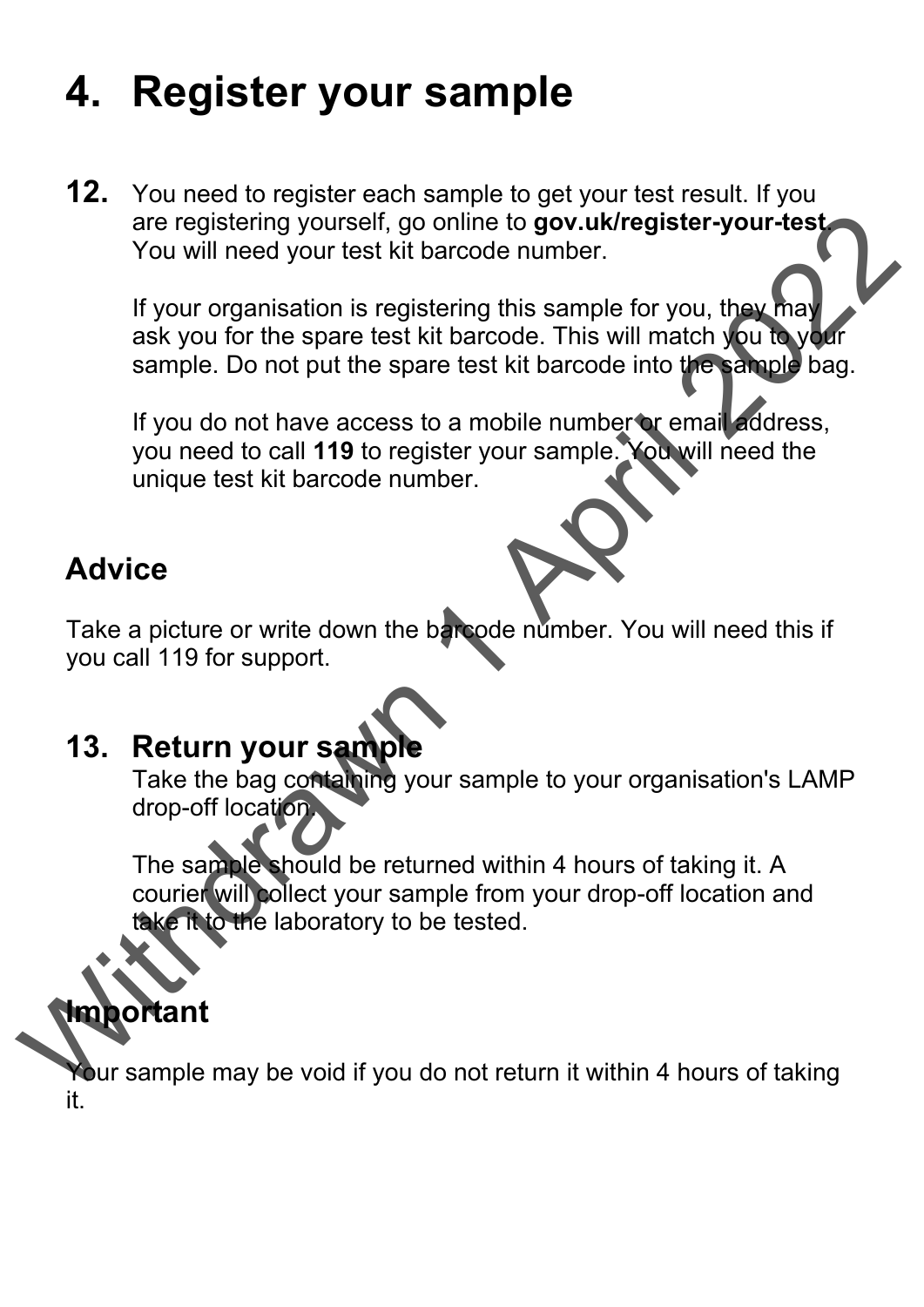# **5. Getting your results**

Test results will be sent by text message or email from the NHS within 1 to 2 days. If you do not have an email or mobile telephone you should call **119** to get your test results.

## **Understanding your results**

#### **If you test negative for COVID-19**

A negative result means it is very unlikely that you had COVID-19 at the time of the test. You can still get the virus in the future. You should continue to follow government guidelines and advice.

## **If you test positive for COVID-19**

A positive result means it is very likely that you had COVID-19 when the test was done. You should follow the current government guidelines about isolation. Please note that it is not necessary for you to organise another COVID-19 test through the NHS. You can contact **119** if you have any other questions or concerns. The Prophetical Transmission of the transmission of the specifier was not enough saily because.<br>
While the set will be the set with the set with the set with the set with the continue to file be to Nov can still get the wi

## **Void or inconclusive test result**

A void result means that it was not possible for the laboratory to process your sample. This is usually because:

there was not enough saliva to test

the specimen was contaminated with food or drink

the specimen was not sent in the correct tube

You should wait for your next sample collection day and take a new sample.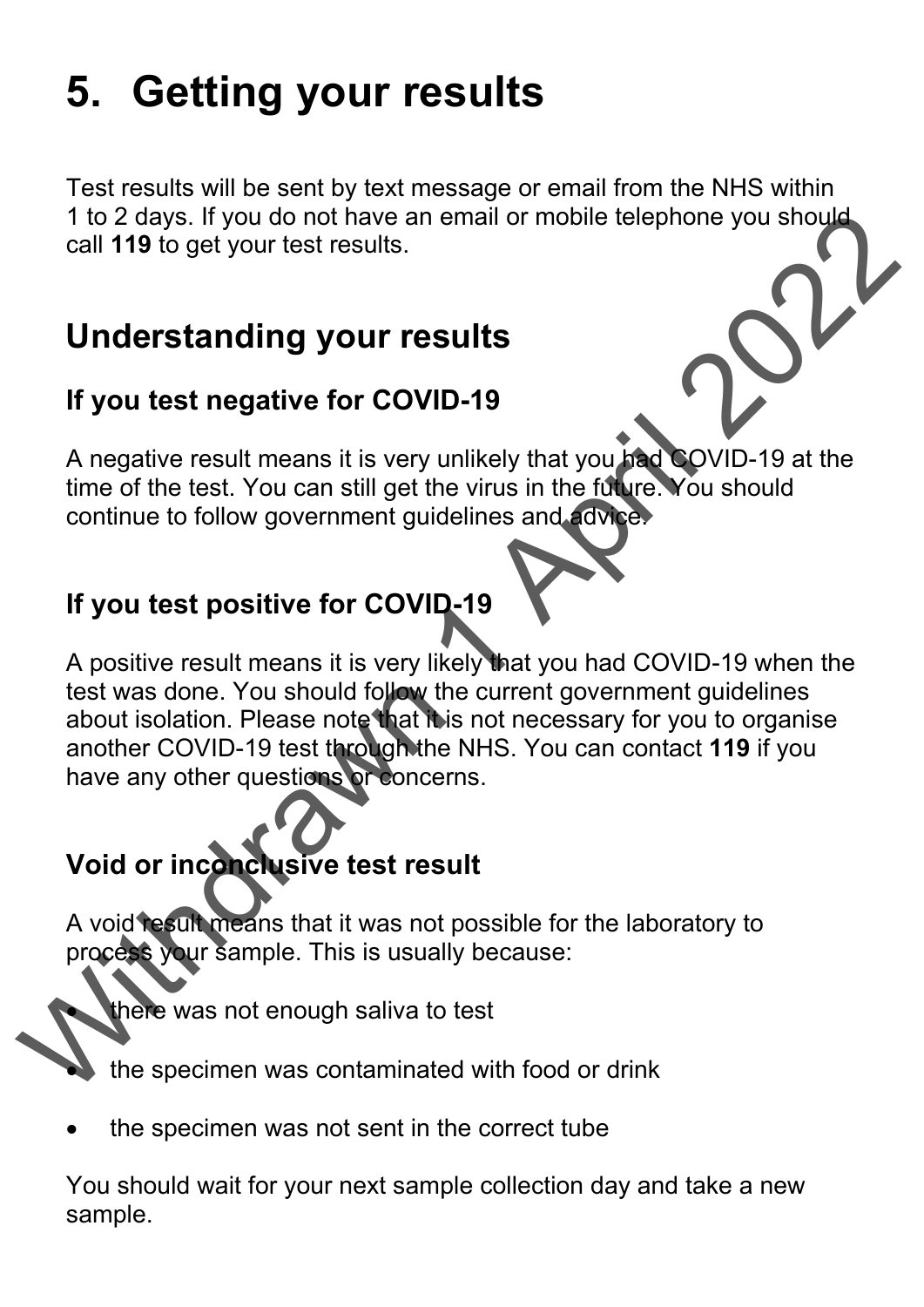## **6. Help and contact details**

To read more about saliva sample collection and LAMP testing go to: **www.gov.uk/guidance/covid-19-saliva-test** 

## **Contact and support**

You can call **119** (free from mobiles and landlines) if you have any other questions or concerns or if you need extra support. Lines are open every day, 7am to 11pm. 119 provides support in 200 languages.

## **Do not delay getting help if you are worried. Trust your instincts**

If you have COVID-19 symptoms or have contracted COVID-19, please follow NHS guidance: **nhs.uk/conditions/coronavirus-covid-19** 

If you have COVID-19 symptoms and your condition worsens, or you do not get better after 7 days, use the NHS 111 online coronavirus service **111.nhs.uk**  Wow.gov.uk/guidance/covid-19-saliva-test<br>
You can call 119 (free from mobiles and landlines) if you reaching<br>
questions or concerns of if you need extra support. Lines are<br>
every day, 7am to 11pm. 119 provides support in 2

If you do not have internet access, call **NHS 111**.

For a medical emergency dial **999**.

You can get more advice about COVID-19 symptoms in children at: **nhs.uk/conditions/coronavirus-COVID-19/symptoms/ coronavirus-in-children/**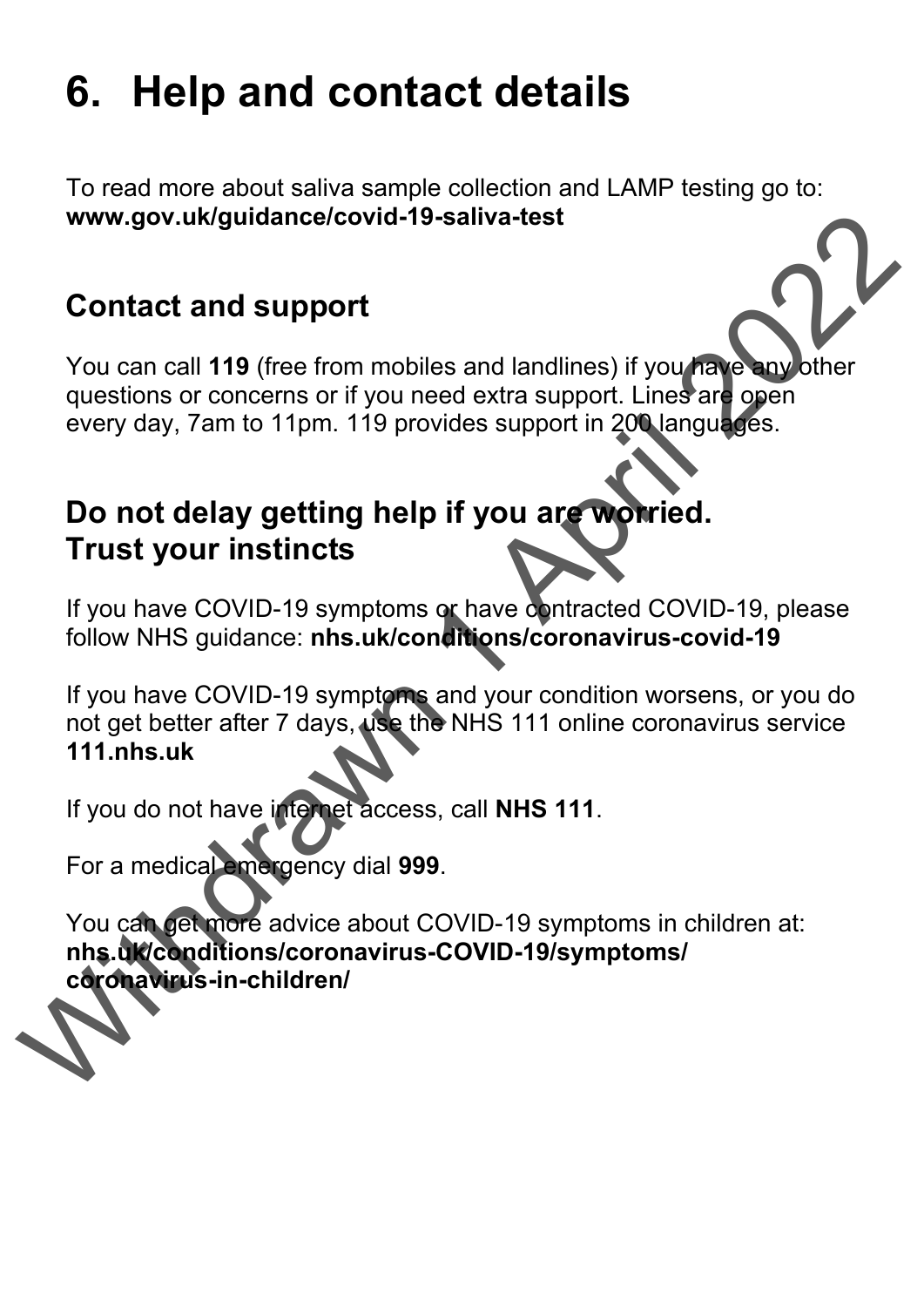## **Thank you for helping to stop the spread of COVID-19**

Supply of this device is only permitted as part of the Department of Health and Social Care (DHSC) deployment under the NHS Test and Trace programme. nitted as part of the Department of<br>deployment under the NHS Test and<br>Care, 39 Victoria Street, Westminster,



Department of Health and Social Care, 39 Victoria Street, Westminster, London, SW1 0EU.

#### **Symbols used**



Lot<sub>n</sub>

Keep away from sunlight

**BIOLOGICAL SUBSTANCE**<br>CATEGORY B

Biological substance category B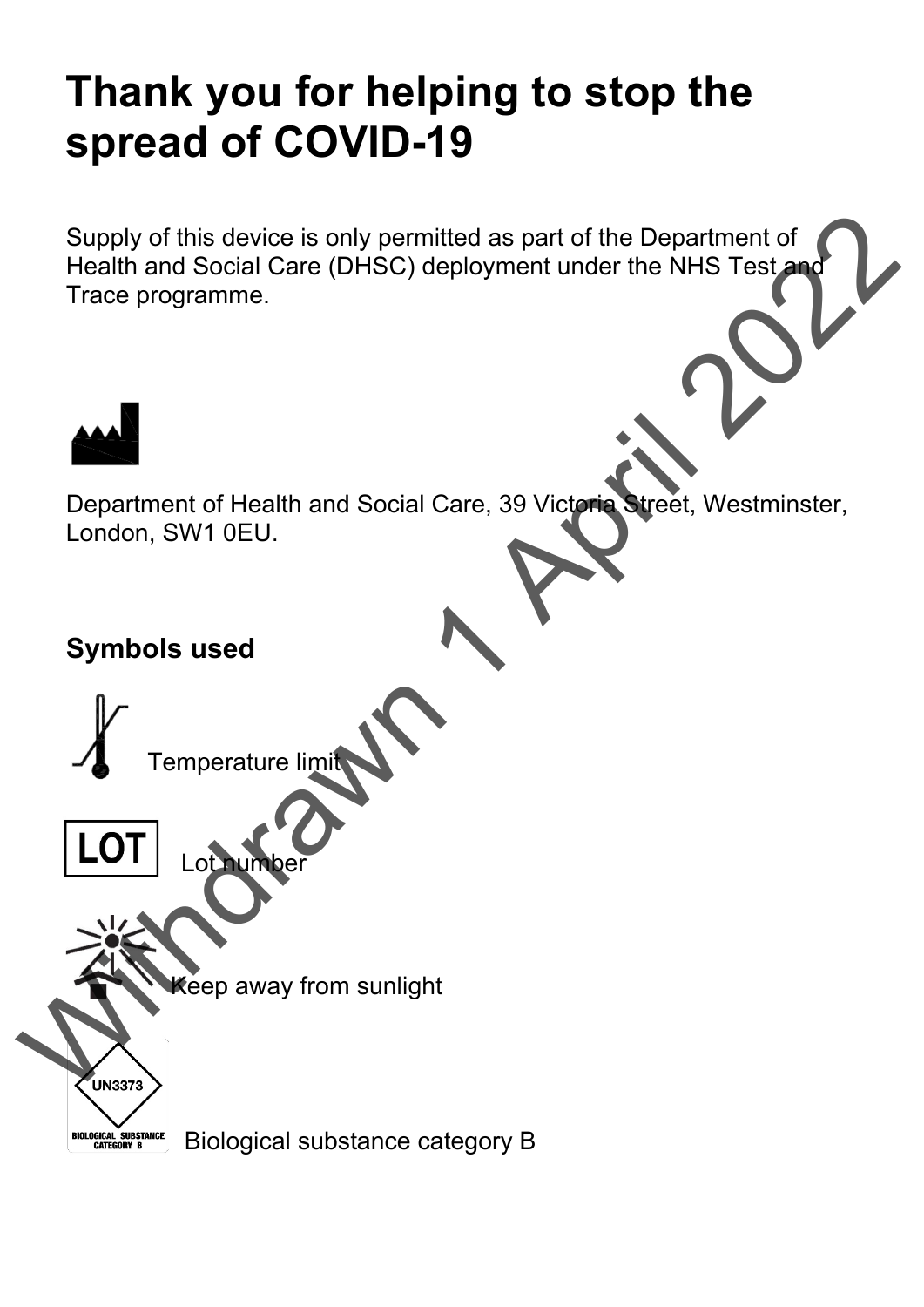

Use-by date



Consult instructions for use



**CA** UK Conformity Assessed